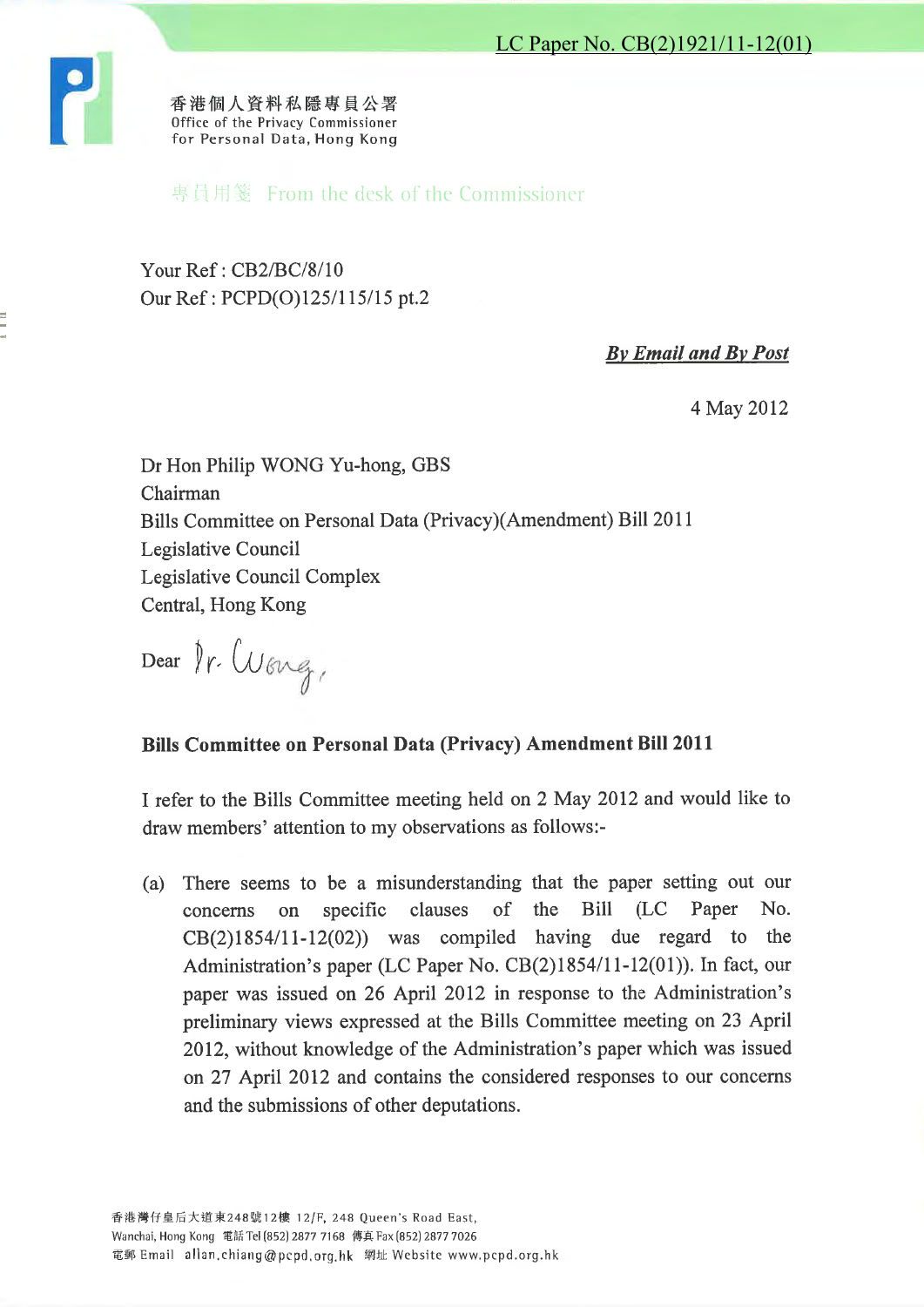- (b) While the meeting noted our concerns and suggestions to which the Administration responded favourably, it is not clear if it has also noted that the Administration declined to follow up on two major suggestions of ours, namely,
	- imposing a cut-off date for the grandfathering arrangement under  $(i)$ section 35D; and
	- conferring on individuals a right to be informed of the source of  $(ii)$ their personal data by direct marketers.
- (c) In relation to the requirement under section 35E for a direct marketer to send a written confirmation to the data subject to reaffirm the latter's verbal consent for use of his personal data in direct marketing, one of the suggestions as set out in our paper is to require the written confirmation to be sent to the 'last known correspondence address' of the data subject. Despite the explanation in our paper that by 'correspondence address' we include 'residential address, email address and (telephone number for) SMS', there seems to be a misunderstanding that our suggestion has restricted the sending of the written confirmation to mailing a physical letter only.

At the risk of repeating ourselves but to ensure that our views are fully and duly taken account in the deliberations of the Bills Committee, I attach relevant extracts of our previous paper setting out again our suggestions and views which the Administration has indicated disagreement with. Where appropriate, responses to the Administration's LC Paper No. CB(2)1854/11-12(01) and views expressed at the Bills Committee meeting of 2 May 2012 are added.

Thank you for your kind attention.

Yours sincerely,

llan Clian

(Allan CHIANG) Privacy Commissioner for Personal Data

Encl.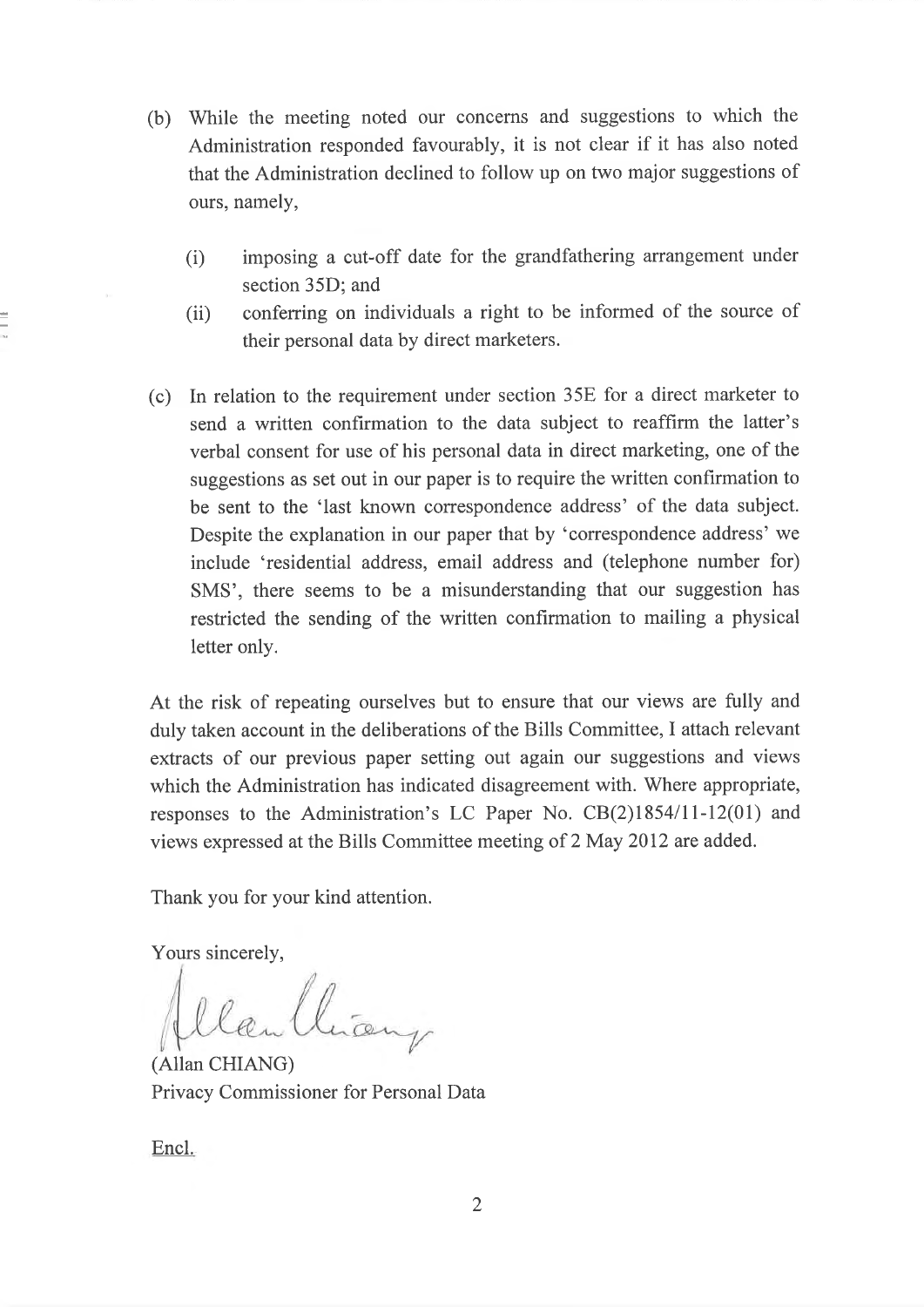## **Annex**

## **Major Disagreement with the Administration on Specific Clauses as at 4 May 2012**

- Ordinance = Personal Data (Privacy) Ordinance
- PCPD = Office of the Privacy Commissioner for Personal Data
- CMAB = Constitutional and Mainland Affairs Bureau
- HKAB = The Hong Kong Association of Banks

| <b>Section</b> | <b>Topic</b>   | <b>PCPD's Suggestions</b>                                                 |    | <b>PCPD's Response to Comments made by CMAB</b>         |
|----------------|----------------|---------------------------------------------------------------------------|----|---------------------------------------------------------|
| Part VIA       | Grandfathering | Imposing a cut-off date before the commencement date                      |    |                                                         |
| section 35D    | Arrangement    | It is expected that the c ommencement date for Part $\vert \bullet \vert$ |    | CMAB commented that imposition of a cut-off date        |
|                |                | VIA will not be an immediate f uture date in order to                     |    | would defeat the purpos e of having a late              |
|                |                | allow sufficient time for data users to prepare for the                   |    | commencement date to provi de a lead time for both      |
|                |                | documentation and procedural changes and IT system                        |    | the data users and the PCPD to prepare for regulation   |
|                |                | enhancement, and for PCPD to draw up the new                              |    | under the new regime.                                   |
|                |                | guidance for data users' compliance and to undertake                      | 10 | PCPD disagrees with this viewpoint.<br>In the period    |
|                |                | other promotion and education activities to introduce                     |    | between the cut-off date and the commencement date,     |
|                |                | the amended Ordinance. The HKAB has suggested a                           |    | data users can continue its normal direct m arketing    |
|                |                | lead time of not less than 10 months from the passing                     |    | activities as long as they comply with the              |
|                |                | of the Amendment Bill.                                                    |    | requirements of the existing Ordinance. P<br>CPD's      |
|                |                | The PCPD is concerned that som e data users m ay                          |    | Guidance on Collection and Use of Personal Data in      |
|                |                | during this intervening period carry out m_assive                         |    | Direct Marketing, issued in Oc tober 2010, would        |
|                |                | direct marketing activities principally for the purpose                   |    | continue to apply. The additional requirem ents         |
|                |                | of avoiding as far as possible com pliance with the                       |    | under the new regulatory regime, namely, (i) the need   |
|                |                | new requirements after the comm encement date. In                         |    | for the data user to provide a response channel for the |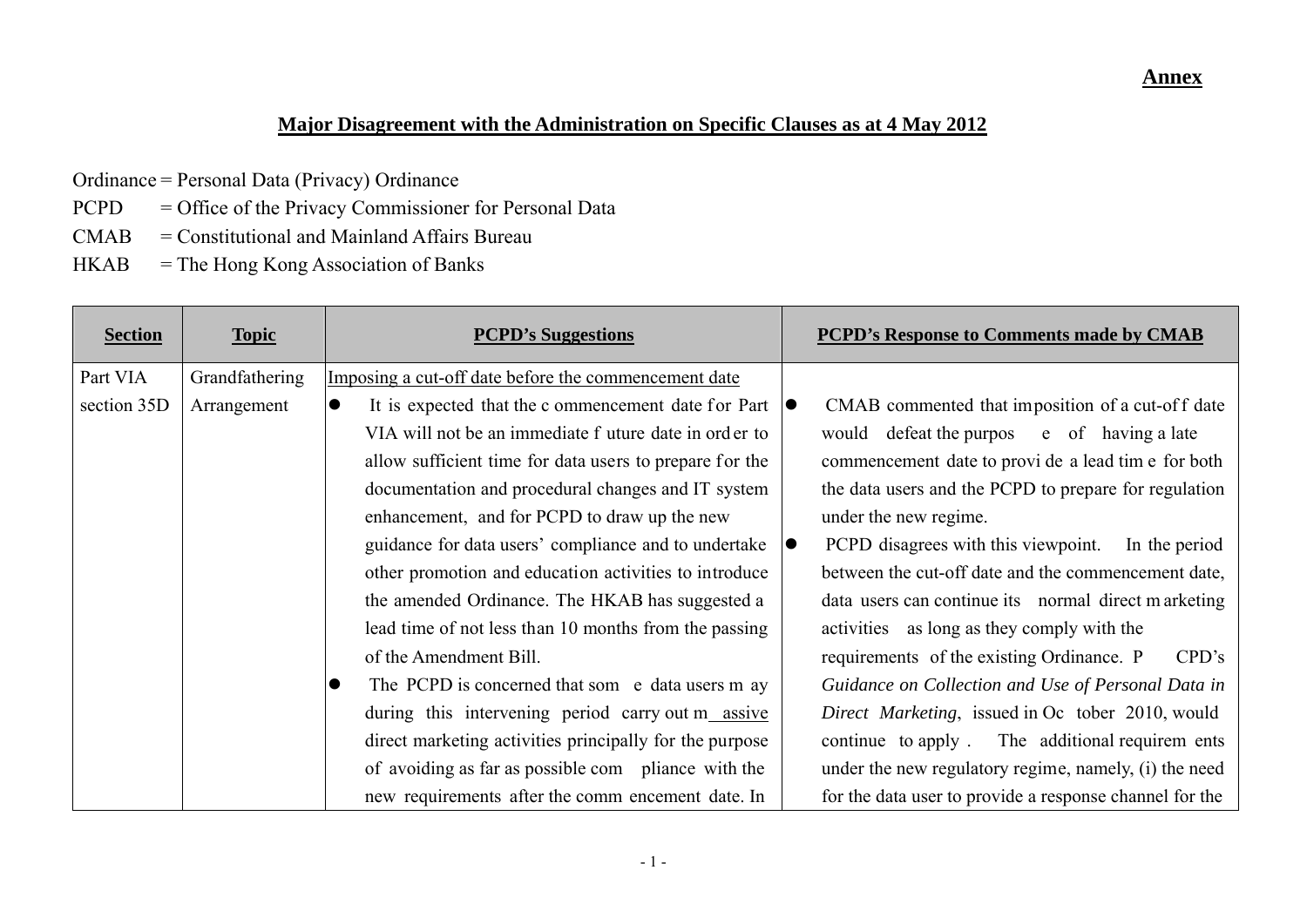| <b>Section</b> | <b>Topic</b>    | <b>PCPD's Suggestions</b>                                                                                                                                                                                                                                                                                                                                                                                                                                                          | <b>PCPD's Response to Comments made by CMAB</b>                                                                                                                                                                                                                                                                                                                                                                                                                                                                                                                                                                                                                                                                                                                                                                                                                                                                                             |
|----------------|-----------------|------------------------------------------------------------------------------------------------------------------------------------------------------------------------------------------------------------------------------------------------------------------------------------------------------------------------------------------------------------------------------------------------------------------------------------------------------------------------------------|---------------------------------------------------------------------------------------------------------------------------------------------------------------------------------------------------------------------------------------------------------------------------------------------------------------------------------------------------------------------------------------------------------------------------------------------------------------------------------------------------------------------------------------------------------------------------------------------------------------------------------------------------------------------------------------------------------------------------------------------------------------------------------------------------------------------------------------------------------------------------------------------------------------------------------------------|
|                |                 | order to prevent this happening, the PCPD proposes<br>to specify a cut-of f date under $s.35D(1)$ [a date as<br>soon as possible after passing of the Amendment Bill]<br>after which the data user cannot rely on section<br>$35D(1)$ to seek cover under the grandfathering<br>arrangement. In other words, grandfathering is<br>restricted to personal data collected and used in direct<br>marketing before the c ut-off date, which is e arlier<br>than the commencement date. | data subject to indicate that he has no objection to the<br>intended use of his personal data in direct marketing,<br>and (ii) the data user cannot so use the data before<br>receipt of the data subject'<br>s indication of no<br>objection, do not apply during this period.<br>CMAB indicated that data users would not carry out<br>direct marketing campaigns for the avoid ance of<br>compliance with the requirem ents under the new<br>regulatory regime, but serving no m arketing<br>purposes. Given the relative ly low cost of direct<br>marketing by e-m ail, SMS, fa x and (perhaps)<br>telephone, PCPD considers that there is a real<br>likelihood that some data users will take such steps,<br>thus lessening the im pact of the new regulatory<br>regime and burdening the data subjects with<br>otherwise unnecessary direct marketing approaches.<br>PCPD reiterates the need for a cut-off date to be<br>introduced. |
| Part VIA       | Use of Personal | The revised proposal to obtain oral consent represents a                                                                                                                                                                                                                                                                                                                                                                                                                           |                                                                                                                                                                                                                                                                                                                                                                                                                                                                                                                                                                                                                                                                                                                                                                                                                                                                                                                                             |
| section        | Data in Direct  | watering down of the protection of fered to the data                                                                                                                                                                                                                                                                                                                                                                                                                               |                                                                                                                                                                                                                                                                                                                                                                                                                                                                                                                                                                                                                                                                                                                                                                                                                                                                                                                                             |
| 35E(1)(b)      | Marketing       | subject as compared with the previous proposal to obtain                                                                                                                                                                                                                                                                                                                                                                                                                           |                                                                                                                                                                                                                                                                                                                                                                                                                                                                                                                                                                                                                                                                                                                                                                                                                                                                                                                                             |
|                |                 | a written response from the data subject.                                                                                                                                                                                                                                                                                                                                                                                                                                          |                                                                                                                                                                                                                                                                                                                                                                                                                                                                                                                                                                                                                                                                                                                                                                                                                                                                                                                                             |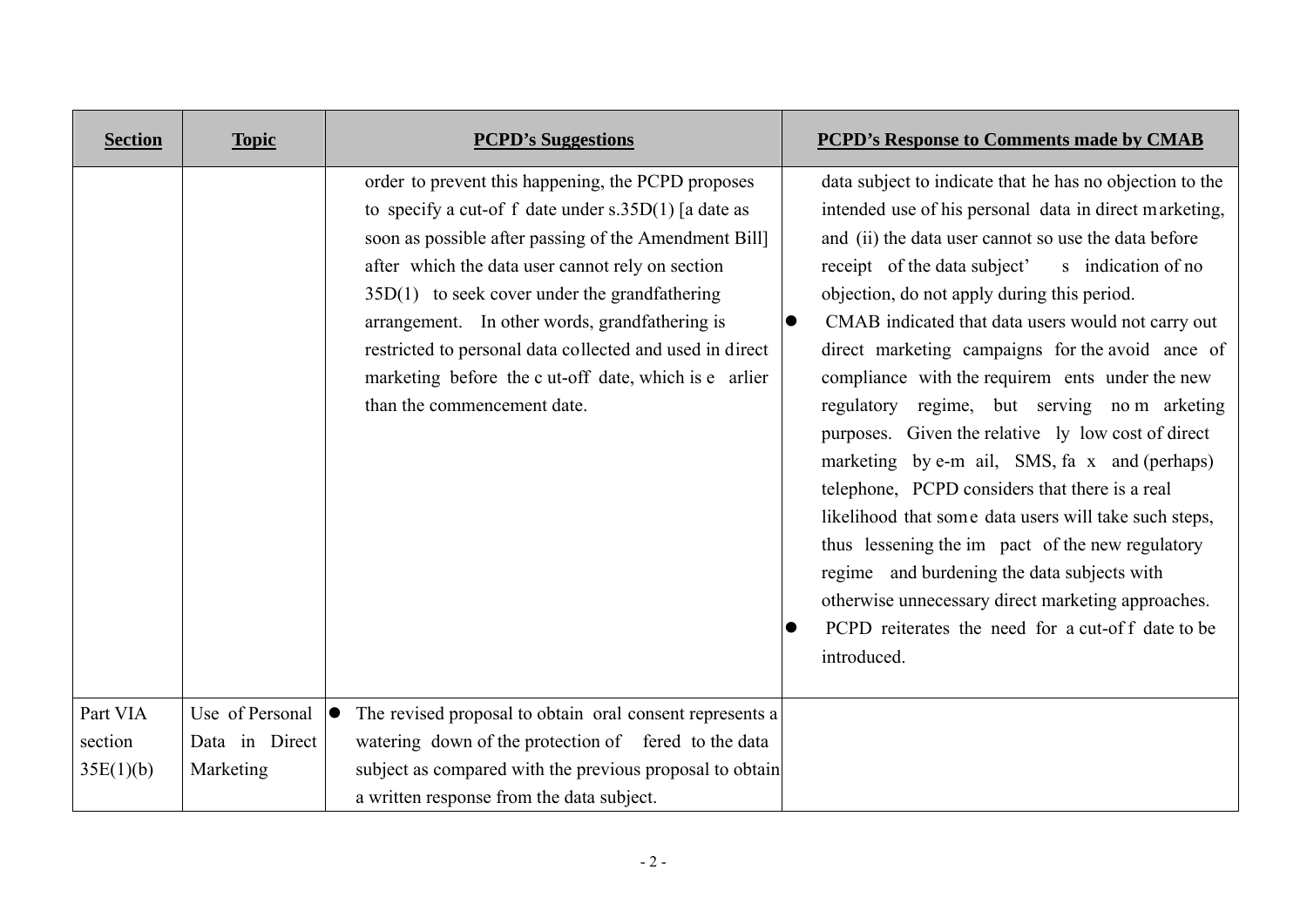| <b>Section</b> | <b>Topic</b> | <b>PCPD's Suggestions</b>                                                                                                                                                                                                                                                                                                        | <b>PCPD's Response to Comments made by CMAB</b>                                                                                                                                                                                                                                                                                                                                                                                                                                                              |
|----------------|--------------|----------------------------------------------------------------------------------------------------------------------------------------------------------------------------------------------------------------------------------------------------------------------------------------------------------------------------------|--------------------------------------------------------------------------------------------------------------------------------------------------------------------------------------------------------------------------------------------------------------------------------------------------------------------------------------------------------------------------------------------------------------------------------------------------------------------------------------------------------------|
|                |              | In order to offset the water -downed effect as far as<br>possible, the PCPD sugge<br>sts that the following<br>additional requirements be incorporated in section<br>$35E(1)(b)$ :-<br>$\triangleright$ That the written confirmation has to be sent not later $\triangleright$<br>than 14 days after the oral consent is given; | PCPD notes that CMAB agrees to this suggestion.                                                                                                                                                                                                                                                                                                                                                                                                                                                              |
|                |              | That the written confirmation has to be sent to the<br><i>last known correspondence address</i> of the data<br>subject which includes residential address, email<br>address and telephone number for SMS; and                                                                                                                    | PCPD's suggestion requires the data user to take extra<br>➤<br>care in its follow-up work and would reduce the<br>possibility of non-receipt of the written confirmation.<br>PCPD's guidance to direct m arketers (to be issued)<br>will include the advice that they sho uld confirm with<br>the data subject during the tele-conversation the exact<br>address (which could be residential address, em<br>ail<br>address or telephone number for SMS) to which the<br>written confirmation should be sent. |
|                |              | That the data user has not received any objection $\triangleright$<br>➤<br>from the data subject to the oral consent within 14<br>days after the written confirmation is sent to the data<br>subject.                                                                                                                            | Given that verbal communication is not as reliable as<br>written communication (hence the n eed for a written<br>confirmation), there is a real poss ibility that the data<br>subject will dispute the oral consent.<br>If no time is<br>allowed for the data subject to do so in case of need,<br>the data us er in effect is permitted to use the data<br>subject's personal data without the latter's consent.<br>CMAB argued that the data subject may subsequently                                      |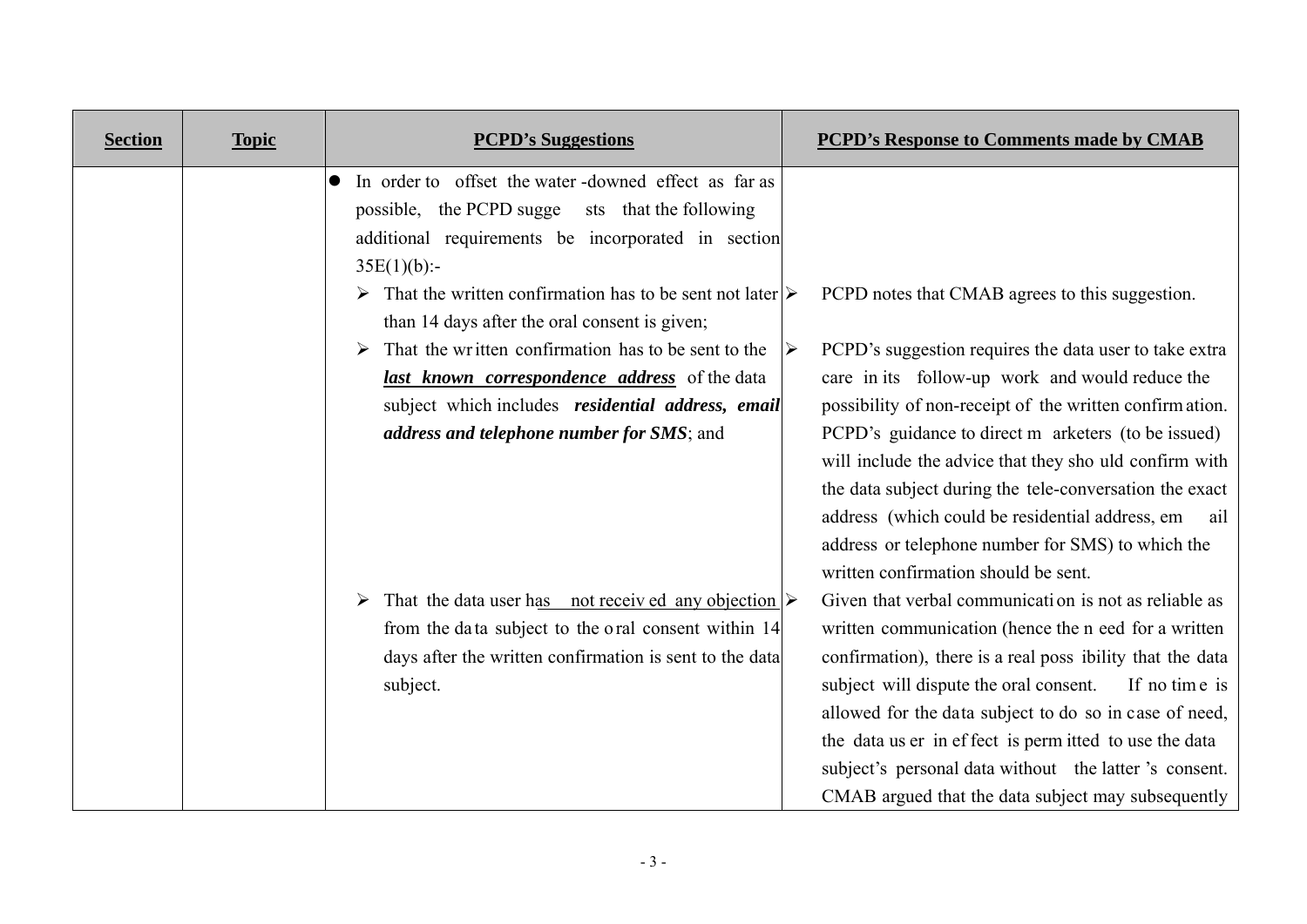| <b>Section</b> | <b>Topic</b>                                   | <b>PCPD's Suggestions</b>                                                                                                                                                                                                                                                                                                                                                                                                                                                                                                                                                                                                                                                                                                                                                                                                                                                                                                     | <b>PCPD's Response to Comments made by CMAB</b>                                                                                                                                                                                                                                                                                                                                                                                                                                                                                                                                                                                                                                                                                                                                                                                                                                                                                                                                                                                  |
|----------------|------------------------------------------------|-------------------------------------------------------------------------------------------------------------------------------------------------------------------------------------------------------------------------------------------------------------------------------------------------------------------------------------------------------------------------------------------------------------------------------------------------------------------------------------------------------------------------------------------------------------------------------------------------------------------------------------------------------------------------------------------------------------------------------------------------------------------------------------------------------------------------------------------------------------------------------------------------------------------------------|----------------------------------------------------------------------------------------------------------------------------------------------------------------------------------------------------------------------------------------------------------------------------------------------------------------------------------------------------------------------------------------------------------------------------------------------------------------------------------------------------------------------------------------------------------------------------------------------------------------------------------------------------------------------------------------------------------------------------------------------------------------------------------------------------------------------------------------------------------------------------------------------------------------------------------------------------------------------------------------------------------------------------------|
|                |                                                |                                                                                                                                                                                                                                                                                                                                                                                                                                                                                                                                                                                                                                                                                                                                                                                                                                                                                                                               | require the data user to cease to use the personal data<br>under section 35G. However, this would unfairly<br>place the burden of taking rem edial actions with the<br>data subject.                                                                                                                                                                                                                                                                                                                                                                                                                                                                                                                                                                                                                                                                                                                                                                                                                                             |
| Part VIA       | Source<br>$\circ$ f $\bullet$<br>Personal Data | The PCPD previously proposed to conf<br>er on<br>individuals a right to be informed of the source of their<br>personal data by direct m arketers. The Administration<br>has not adopted the proposal.<br>At the Bills Committee meeting held on 26 November<br>$\bullet$<br>2011, the deputations indicated no objection to PCPD's<br>proposal. Indeed, direct m arketers expressed that<br>their code of practice requi red them to disclose the<br>source of data to customer s who made such enquiries<br>and to give a reply in 7 days.<br>At the Bills Committee m eeting on 17 April 2012,<br>Hon. James To expressed his concerns that under the<br>Ordinance, individuals cannot trace the source of the<br>personal data being used by direct marketers.<br>In view of the above, the PCPD hopes that the<br>$\bullet$<br>Administration could re-cons ider incorporating this<br>meaningful proposal into the Bill. | CMAB casted doubt on the practical need for the right<br>$\bullet$<br>to trace the source of pers onal data. CMAB's query is<br>based on the survey conducted by the Of fice of the<br>Telecommunications Authority in 2009 which<br>indicated that around half of the t elemarketing calls<br>did not involve the recipien ts' personal data. PCPD<br>notes, however, that in the sam e survey, it was found<br>that about $40\%$ to $45\%$ of the person-to-person<br>telemarketing calls involved the use of personal data.<br>This amount of calls is significant and should not be<br>ignored.<br>CMAB pointed out the dif ficulty of exercising this<br>$\bullet$<br>right as the telemarketer is qu ick to identif y an<br>unhappy customer and will end the call before giving<br>out his identity. PCPD notes that the purpose of the<br>telemarketing call is to strike a business deal and in the<br>process, the telemarketer will have to identify himself.<br>PCPD's regulatory experience is that complaints made |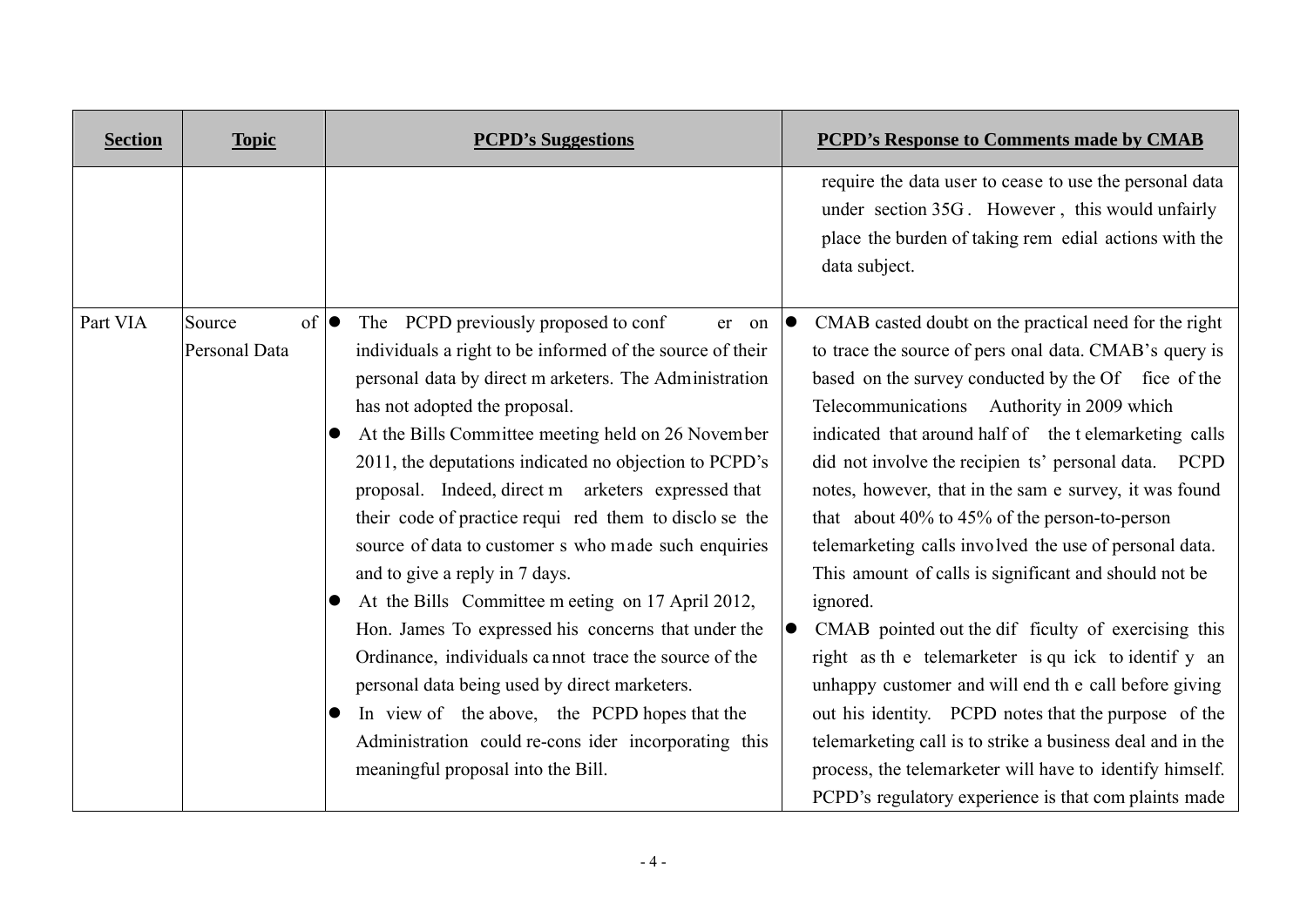| <b>Section</b> | <b>Topic</b> | <b>PCPD's Suggestions</b> | <b>PCPD's Response to Comments made by CMAB</b>                                                                                                                                                                                                                                                                                                                                                                                                                                                                                                                                                                                                                                                                                                                                                                                                                                                                                                                                                                                                                                                                  |
|----------------|--------------|---------------------------|------------------------------------------------------------------------------------------------------------------------------------------------------------------------------------------------------------------------------------------------------------------------------------------------------------------------------------------------------------------------------------------------------------------------------------------------------------------------------------------------------------------------------------------------------------------------------------------------------------------------------------------------------------------------------------------------------------------------------------------------------------------------------------------------------------------------------------------------------------------------------------------------------------------------------------------------------------------------------------------------------------------------------------------------------------------------------------------------------------------|
|                |              |                           | against identified data users on the use of personal<br>data for direct m arketing are not uncommon. In<br>2011/12, PCPD received 109 such com<br>plaints,<br>representing 7% of the to tal number of complaints<br>received. Of these cases, two have led to successful<br>convictions so far.<br>CMAB pointed out that the exercise of PCPD'<br><sub>S</sub><br>proposed right to trace the source of personal data<br>might be circum vented by presenting the calls as<br>random calls without disclosing any of the recipient's<br>personal data. PCPD notes, however, that as random<br>calls are prone to outright refusal by the recipient, the<br>caller using a pretext of random calls would run the<br>risk of not getting a response at all. This is not an<br>effective or desirable m arketing strategy, the adoption<br>of which by data users is doubtful.<br>CMAB stressed that under section 35G, a data subject<br>is at liberty at any time to require a data us er to cease<br>to use the data subject's personal data in direct<br>marketing and the penalty for non-com pliance is high. |
|                |              |                           | PCPD notes, however, that without knowing the<br>source from which his personal data was transferred or<br>sold, he would have to m ake an opt-out aga inst the                                                                                                                                                                                                                                                                                                                                                                                                                                                                                                                                                                                                                                                                                                                                                                                                                                                                                                                                                  |